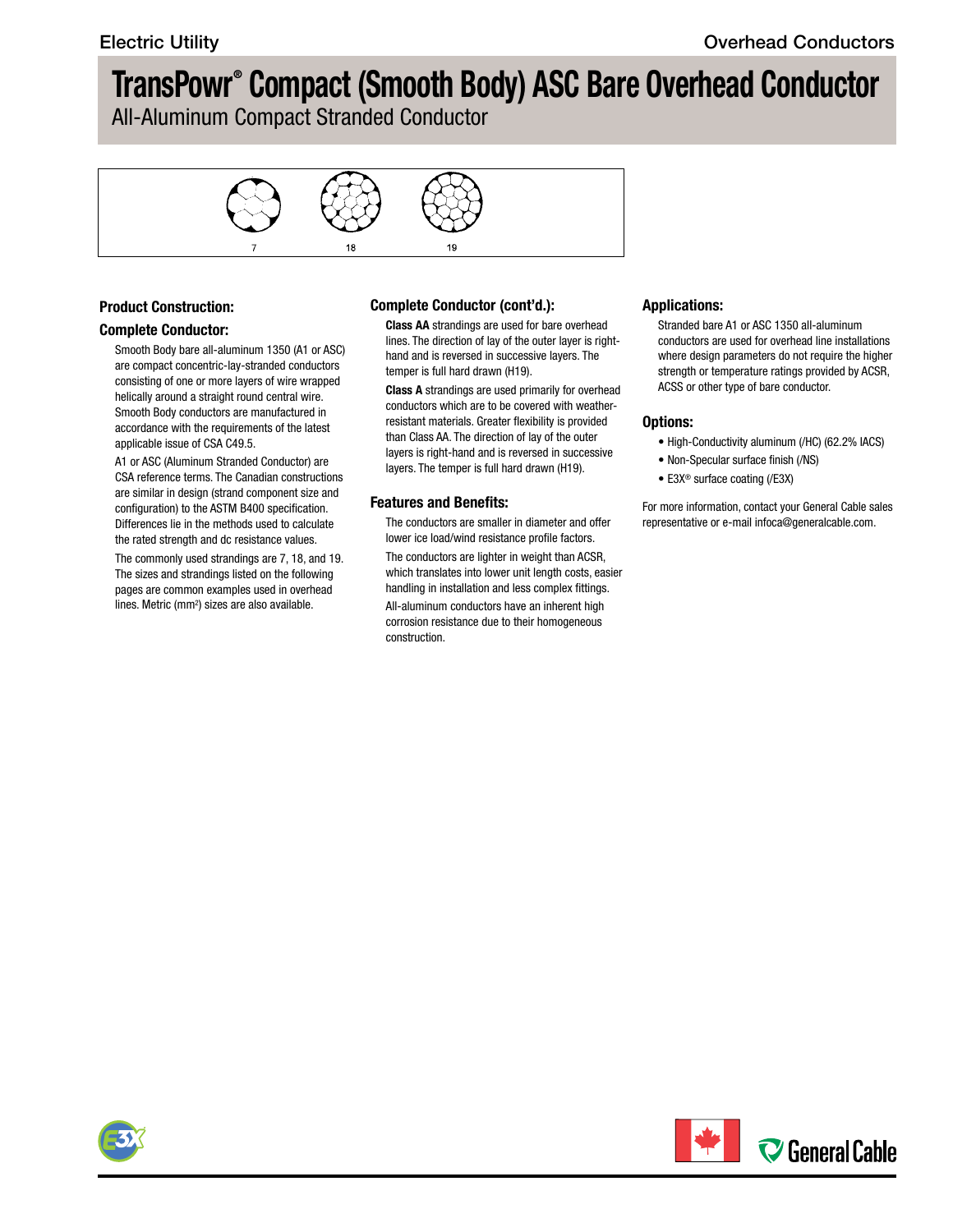# **TransPowr® Compact (Smooth Body) ASC Bare Overhead Conductor**

All-Aluminum Compact Stranded Conductor

|                     | A1 (ASC), ALUMINUM CONDUCTOR, COMPACT-LAY-STRANDED (MECHANICAL PROPERTIES) |                       |                 |                                     |              |             |                              |                             |
|---------------------|----------------------------------------------------------------------------|-----------------------|-----------------|-------------------------------------|--------------|-------------|------------------------------|-----------------------------|
| CODE<br><b>WORD</b> | <b>CSA</b><br><b>DESIGNATION</b>                                           | <b>CONDUCTOR SIZE</b> |                 |                                     |              |             |                              |                             |
|                     |                                                                            | AWG OR kcmil          | mm <sup>2</sup> | STRANDING<br><b>NO. X DIA. (mm)</b> | <b>CLASS</b> | $0.D.$ (mm) | <b>NOMINAL MASS</b><br>KG/KM | <b>RATED STRENGTH</b><br>kN |
| Toad                | 13-A1F-7-4.3                                                               | #6                    | 13.3            | 7x1.56                              |              | 4.28        | 36.58                        | 2.61                        |
| Dragon              | 21-A1F-7-5.4                                                               | #4                    | 21.2            | 7x1.96                              |              | 5.41        | 57.74                        | 4.12                        |
| Moloch              | 34-A1F-7-6.8                                                               | #2                    | 33.6            | 7x2.47                              | AA           | 6.81        | 91.70                        | 6.21                        |
| Monitor             | 42-A1F-7-7.6                                                               | #1                    | 42.4            | 7x2.78                              | AA           | 7.59        | 116.2                        | 7.44                        |
| Newt                | 42-A1F-18-7.6                                                              | #1                    | 42.4            | 18x1.73                             |              | 7.59        | 116.6                        | 8.25                        |
| Tuatara             | 54-A1F-7-8.5                                                               | 1/0                   | 53.5            | 7x3.12                              | AA           | 8.53        | 146.3                        | 9.10                        |
| Skink               | 54-A1F-18-8.6                                                              | 1/0                   | 53.5            | 18x1.95                             |              | 8.55        | 148.2                        | 10.5                        |
| Alligator           | 67-A1F-7-9.6                                                               | 2/0                   | 67.4            | 7x3.50                              | AA           | 9.55        | 184.1                        | 11.4                        |
| Gecko               | 67-A1F-18-9.6                                                              | 2/0                   | 67.4            | 18x2.18                             |              | 9.55        | 185.2                        | 12.8                        |
| Crocodile           | 85-A1F-7-10.7                                                              | 3/0                   | 85.0            | 7x3.93                              | AA           | 10.7        | 232.2                        | 14.0                        |
| Anoli               | 85-A1F-18-10.7                                                             | 3/0                   | 85.0            | 18x2.45                             |              | 10.7        | 233.9                        | 15.7                        |
| Salamander          | 107-A1F-7-12.1                                                             | 4/0                   | 107.0           | 7x4.41                              | AA           | 12.1        | 292.3                        | 17.6                        |
| Clayman             | 107-A1F-18-12.1                                                            | 4/0                   | 107.0           | 18x2.75                             |              | 12.1        | 294.7                        | 19.2                        |
| Komodo              | 135-A1F-18-13.6                                                            | 266.5                 | 135.0           | 18x3.09                             |              | 13.6        | 372.1                        | 22.9                        |

Dimensions and weights not designated as mininum or maximum are nominal values and subject to manufacturing tolerances. In this context, weight means mass.